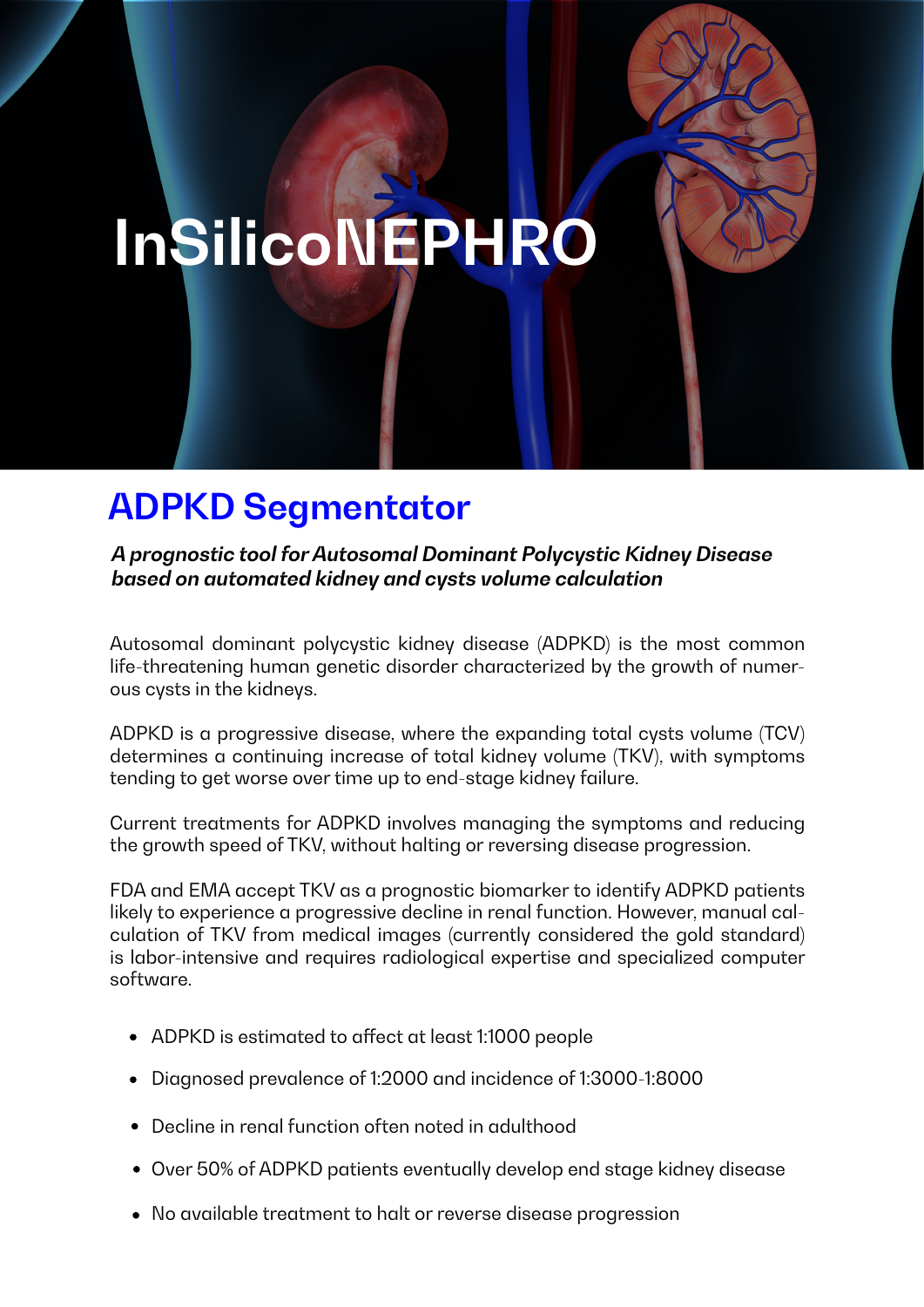

#### **What is ADPKD Segmentator?**

ADPKD Segmentator is the result of a collaboration between the University of Bologna and InSilicoTrials Technologies.

ADPKD Segmentator is based on advanced image processing techniques for fast and highly automated calculation of TKV and TCV from MRI, and provides a reproducible and precise morphologic classification of ADPKD disease progression.

ADPKD Segmentator integrates techniques which are faster and very precise compared to manual segmentation of medical images, and faster and more accurate than commonly used ellipsoid-based method, resulting in a manifold reduction of misclassification error and therefore potential therapeutic consequences.

ADPKD Segmentator is currently used as prognostic tool for ADPKD patients, and it can be leveraged by drug companies for fast and reliable stratification of patients involved in clinical trials, or offered as digital companion to assist nephrologists in monitoring disease progression and support a correct and effective therapy administration.

**Advantages User-friendly and reproducible technique for fast and reliable TKV and TCV estimation.**

> **Highly automated technique, with greater accuracy than existing methods.**

**Based on MRI images obtained without the use of contrast medium.**

**Effective patient's disease stratification and progression monitoring.**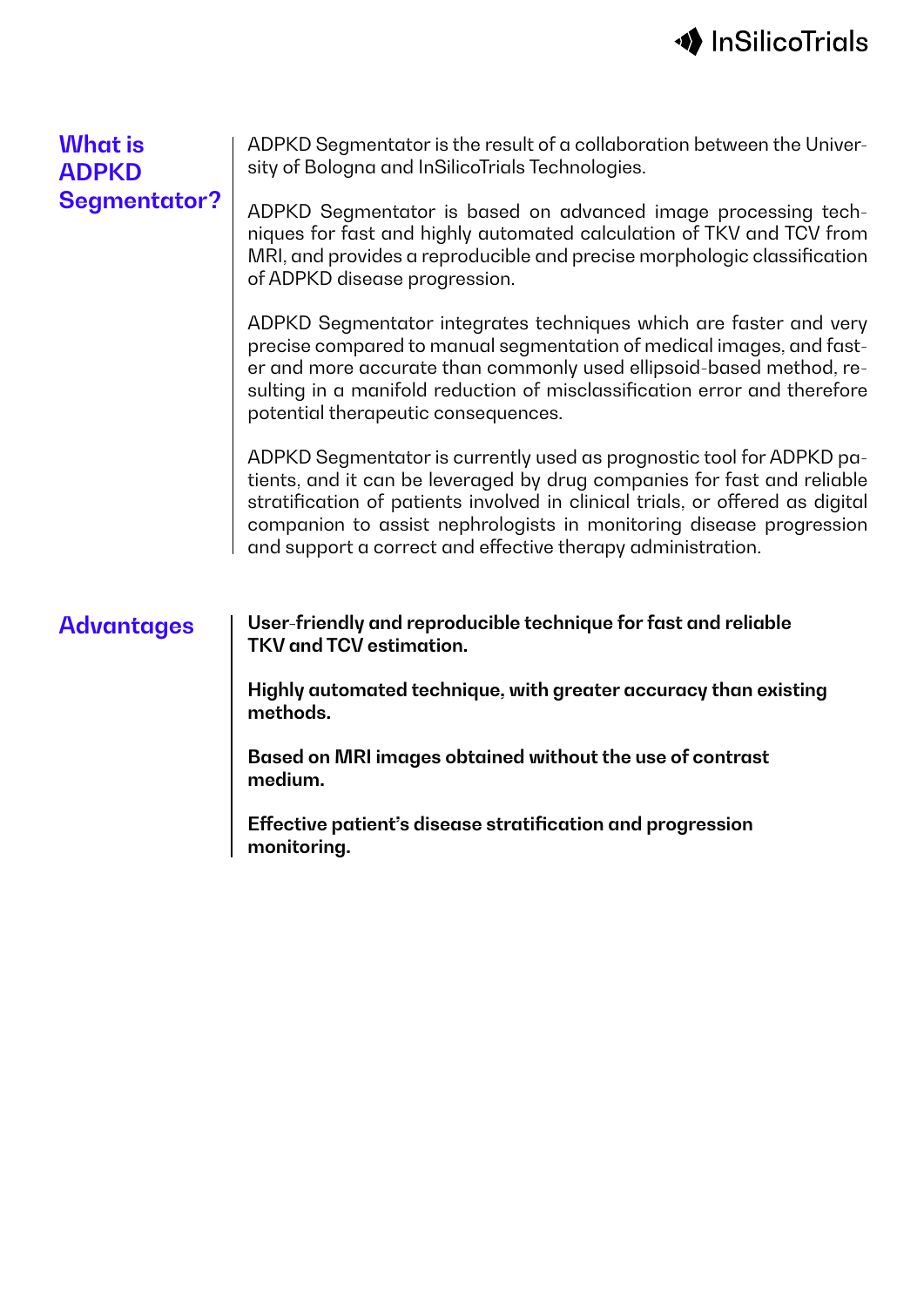# **◆** InSilicoTrials





# **In silico is key to innovate drug development**

Today, the very long and expensive development and the complex registration processes for new drugs are becoming financially unsustainable.

Regulatory agencies have been encouraging the use of in silico methods in drug research and development for years (5) because the use of these methods can greatly accelerate the timeto-market of new medicines for the benefit of the patients while significantly reducing development costs and allowing companies to exploit patents for a longer period.

Solvers, IT infrastructure and computational specialists require a continuous investment from companies.